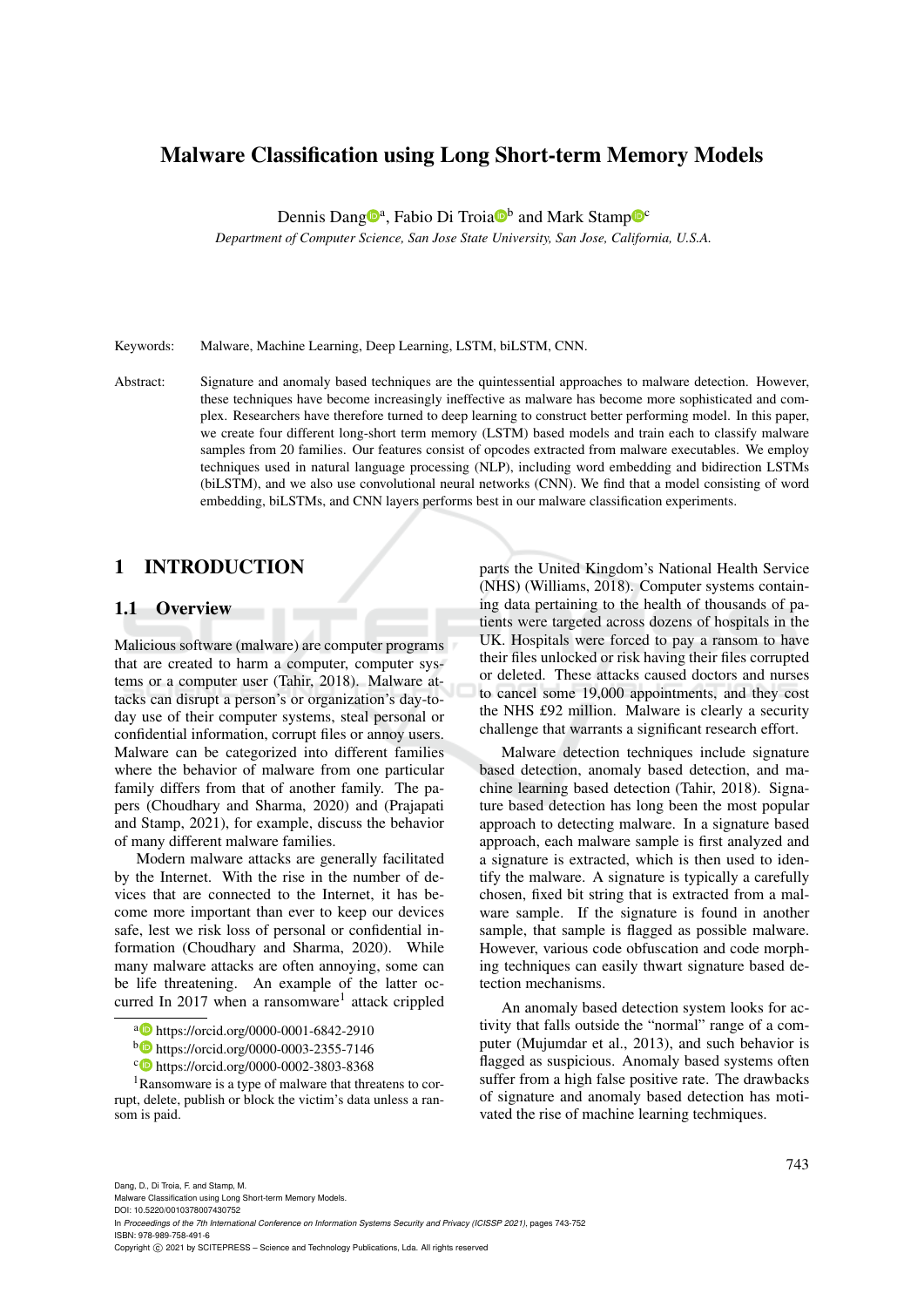Many classical machine learning algorithms have found success in detecting malware (Sewak et al., 2018). These algorithms include support vector machines (SVM), hidden markov models (HMM), random forest, and naive Bayes, among many others. Such models rely heavily on proper feature extraction from the dataset. Deep learning techniques have also gained considerable traction—multilayer perceptrons (MLP), convolutional neural networks (CNN), and extreme learning machines (ELM) have all been used with success (Jain et al., 2020). Other techniques involving variants of recurrent neural networks (RNN), such as gated recurrent units (GRU) and longshort term memory (LSTM) models have received far less attention in the literature (Lu, 2019).

In this research, we focus on using LSTMs to classify malware by family. We build on the work in (Lu, 2019) by combining various aspects of the methodologies employed in (Athiwaratkun and Stokes, 2017), (Zhang, 2020), and (Mishra et al., 2019). Our dataset includes malware belonging to 20 distinct families, and we use opcode sequences as our features. We consider five models, with each model being successively more complex. Our first model is the most basic consisting of only MLPs. This model serves as a baseline from which we compare our other LSTM models to. Our second model consists of only one LSTM layer. Our third model is an enhanced LSTM that includes an embedding layer, similar to the model considered in (Lu, 2019). Our fourth model replaces the LSTM layer from our second previous model with a biLSTM layer. Finally, our fifth model includes everything from our third model, plus an additional one-dimension CNN layer and a one-dimension max pooling layer. As far as we are a aware, our fourth and fifth models have not previously been considered in the literature.

The remainder of this paper is organized as follows. Section 2 discusses relevant previous work and introduces the various deep learning techniques employed in this research. Section 3 covers the dataset, feature extraction, parameters, and so on. In Section 4, we present our experimental results. Finally, Section 5 concludes the paper, and we mention possible directions for future work.

# 2 BACKGROUND

#### 2.1 Related Work

The authors of (Athiwaratkun and Stokes, 2017) consider various models for malware classification. In one of these models, a two stage classifier is used the first stage is either an LSTM or GRU which is used to derive features for a second stage classifier consisting of a single MLP layer. Another model uses a single stage classifier consisting of nine CNN layers. When trained and evaluated, both models achieved an about 80% accuracy.

In (Zhang, 2020), the author proposes a novel deep learning architecture that includes both a CNN layer and an LSTM layer. This model is trained on API call sequences. The CNN portion of the model consists of filters of increasing size, with the output of each filter fed into the LSTM layer. The output of the LSTM layer is used as input to a dropout layer, with a final fully connected layer for classification. The output of the dense layer is the model's prediction for the given input. This model achieved an accuracy approaching 100%.

The authors of (Mishra et al., 2019) consider a biLSTM based model to classify malware in a cloudbased system. The model includes a CNN layer and is trained on system call sequences. The authors achieve an overall accuracy of approximately 90%. Interestingly, the authors also show that substituting the biLSTM for a regular LSTM layer resulted in worse accuracies in almost all cases.

The author in (Lu, 2019) classifies malware using an entirely different approach from the two papers mentioned above. The work in (Lu, 2019) is based on opcodes obtained from disassembled executables. This research also employs word embedding as a feature engineering step. Word embedding techniques are often used in natural language processing (NLP) applications. The result from word embedding are fed into an LSTM layer. For malware detection, this model attains an average AUC of 0.99, while for classification, the model achieves an average AUC of 0.987.

### 2.2 Recurrent Neural Networks

In feedforward neural networks, all training samples are treated independently of each other (Stamp, 2017). Consequently, feedforward networks are impractical for cases where training samples depend on previous samples. Thus, a different type of architecture is needed in cases where "memory" is required, as when training on time series or other sequential data.

Recurrent neural networks (RNN) serve to add memory to the network (Mikolov et al., 2011). As illustrated in Figure 1 (a), the output in a RNN depends not only on the current input, but also the input from the past, as indicated by a feedback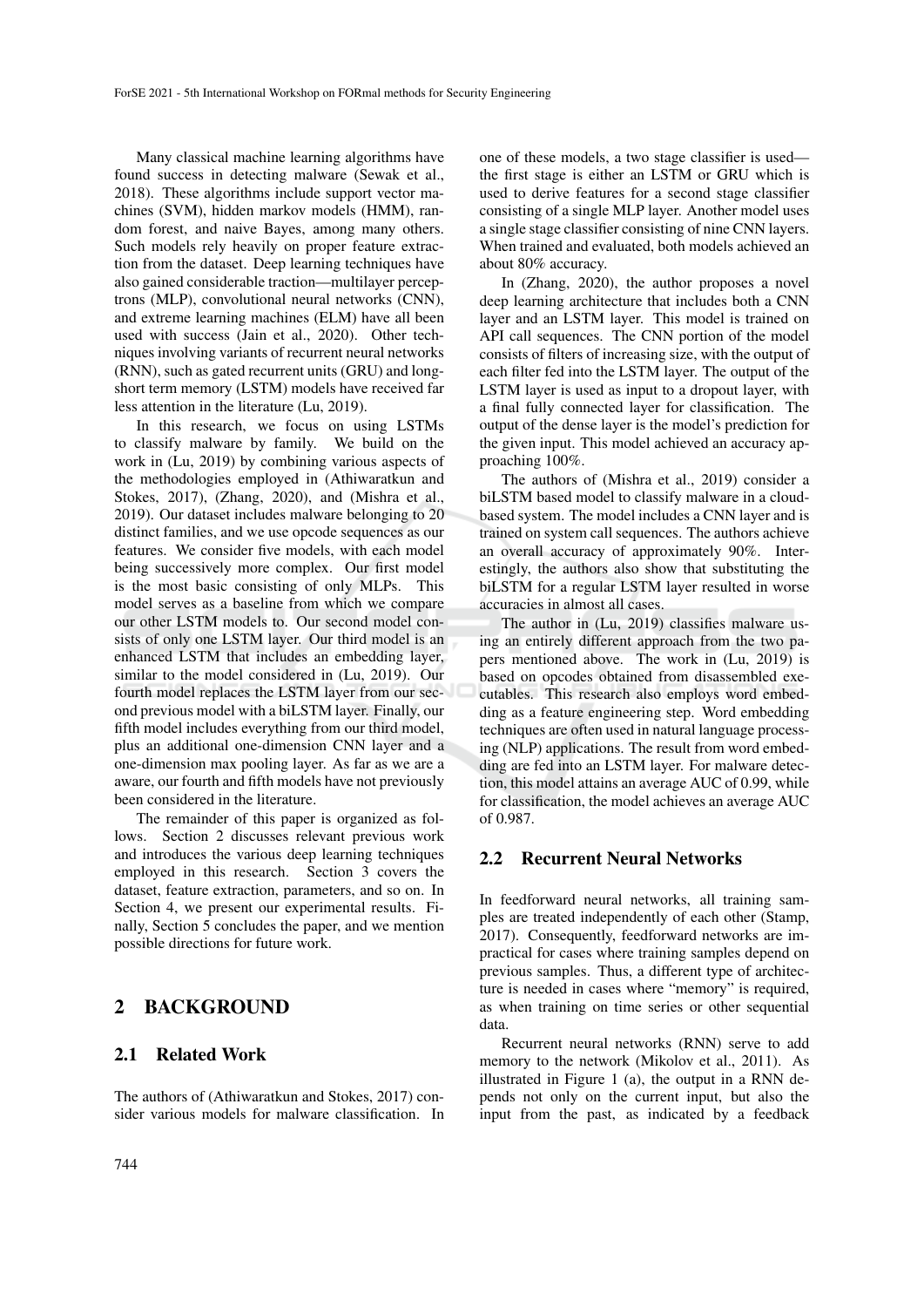loop. Whereas information only flows forward in a feed-forward network, information from the previous timesteps are available at each subsequent timestep in RNNs (Chowdhury and kashem, 2008). An unrolled view of an RNN (Britz, 2015) appears in Figure 1 (b).



Figure 1: Simple RNN and its unrolled version.

#### 2.3 Long Short-term Memory

While conceptually simple, plain vanilla RNNs suffer from the "vanishing gradient" issue when training via backpropagation, which severely limits the "memory" available to the model. To overcome this gradient issue, complex gated RNN architectures have been developed—the best known and most widely used of these is long short-term memory (LSTM) models. LSTMs address the issue of long-term dependency by, in effect, decoupling the memory from the output of the network and ensuring that additive updates are done to the memory, rather than multiplicative updates. With additive updates, the gradient is more stable.

One timestep of an LSTM is illustrated in Figure 2. The cell state  $c<sub>t</sub>$  serves as a repository for long term memory that can be tapped when needed. The "gate" represented by *W<sup>f</sup>* enables the model to "forget" information in the cell state, *W<sup>i</sup>* and *W<sup>g</sup>* together serve to add "memory" to the cell state, and the structure involving the output gate *W<sup>o</sup>* allows the model to draw on the stored memory in the cell state.

A detailed discussion of LSTMs is beyond the scope of this paper. For more information on LSTMs, see (Cheng et al., 2016), for example.

### 2.4 Bidirectional LSTM

BiLSTM models are an extension of LSTMs that process a sequence of data in both forward and backward directions in two separate LSTM layers. The forward layer processes the data in the same way as a standard LSTM, while the backward layer processes the same data but in reverse order (Tavakoli, 2019). As with LSTMs, a detailed discussion of biLSTMs is beyond the scope of this paper—see, for example, (Cui et al., 2018) for more details.



Figure 2: One timestep of an LSTM.

#### 2.5 Word2Vec

Word2Vec is a technique for embedding "words" into a high-dimensional space. These word embeddings are obtained by training a shallow neural network. After the training process, words that are more similar in context will tend to be closer together in the Word2Vec space.

Perhaps surprisingly, meaningful algebraic properties also hold for Word2Vec embeddings. For example, according to (Mikolov et al., 2013), if we let

 $w_0$  = "king",  $w_1$  = "man",  $w_2$  = "woman",  $w_3$  = "queen"

and  $V(w_i)$  is the Word2Vec embedding of word  $w_i$ , then  $V(w_3)$  is the vector that is closest—in terms of cosine similarity—to

$$
V(w_0) - V(w_1) + V(w_2)
$$

Results such as this indicate that Word2Vec embeddings of English text capture significant aspects of the semantics of the language.

In the context of this paper, the "words" are mnemonic opcodes. We use Word2Vec embeddings as form of feature engineering, with the Word2Vec vectors serving as input features to our models. Previous research has shown that Word2Vec features are more informative than raw opcode features (Chandak et al., 2021).

#### 2.6 Convolutional Neural Networks

Convolutional neural networks (CNNs) are designed primarily to efficiently deal with local structure (Stamp, 2019). CNNs were originally designed for use in image classification, but the technique is applicable in any situation where some form of local structure dominates.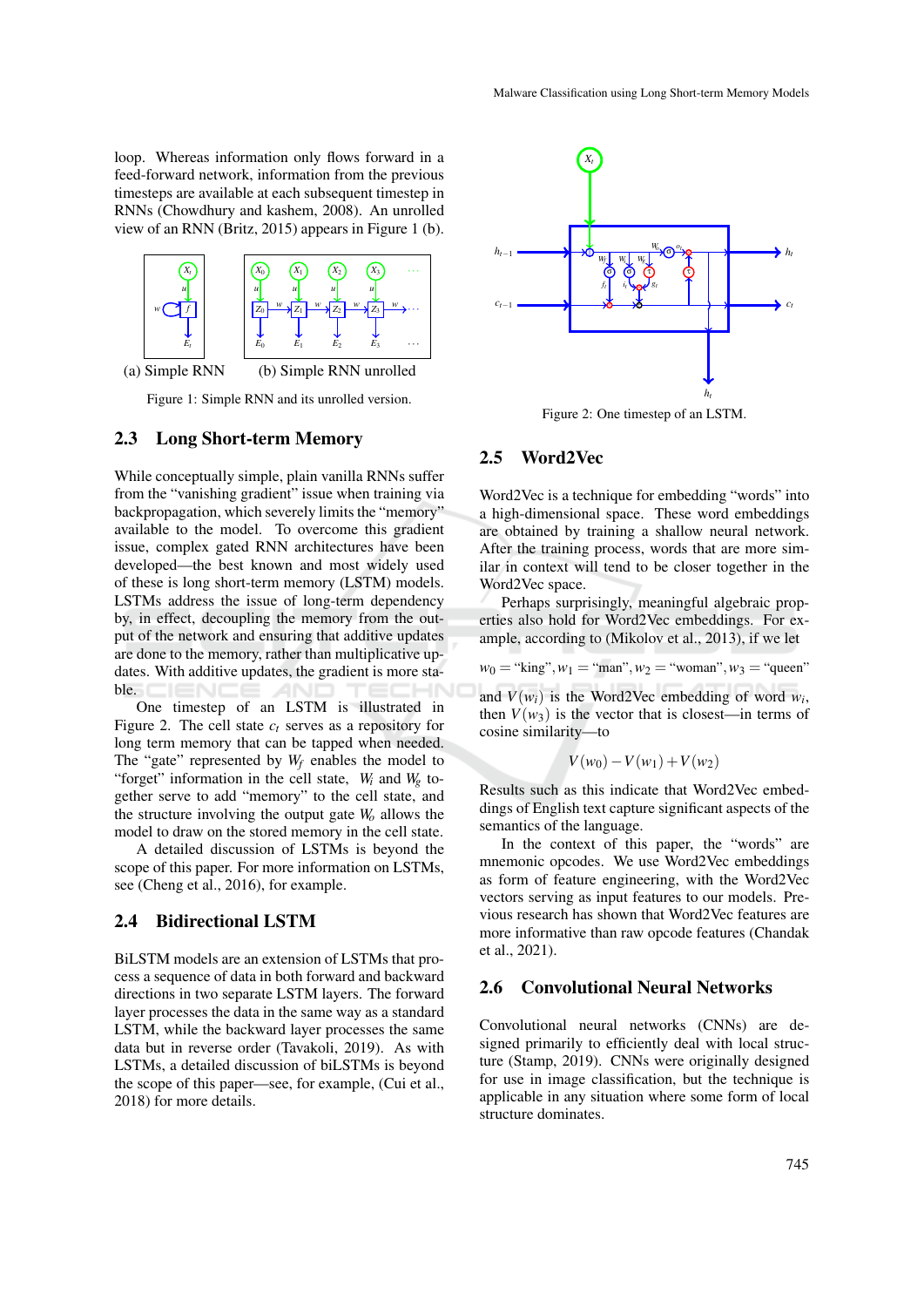The hidden layers within a CNN act as filters where each filter specializes in detecting a certain feature within the data, while deeper layers detect progressively more abstract features. For example, when training on images, first layer filters might detect vertical and horizontal lines, the final layer might be able to distinguish between images of, say, dogs and cats.

While not strictly required, pooling layers can be applied in between CNN layers. These layers reduce the dimensionality, thereby reducing the computational load. Pooling can also reduce noise and potentially improve performance. In max pooling, we specify a window size and only the maximum value within each (non-overlapping) window is retained.

## 2.7 TensorFlow Layers

TensorFlow models are created by adding various layers in sequence. What distinguishes one model from another is the type of layers used and the parameters passed into the constructors of each layer. A short description of each layer is provided below (TensorFlow Core v.2.3.0 API, 2020).

- Input Layer: The first layer and entry point into a neural network
- **Dropout Layer:** Adds noise to the network during training by randomly severing the number of connections between neurons from one layer to the next. In doing so, overfitting is reduced al-
- lowing models to better generalize. This typically has the effect of increasing model accuracy during evaluation.
- LSTM Layer: Implements a single LSTM layer with all of the algorithms required for forward and backward propagation.
- Bidirectional Layer: A wrapper layer that allows RNN layers to implement bidirectional models. Rather than implementing two separate RNN layers for the forwards and backwards direction and concatenating the results, the bidirectional wrapper layer does all of this in one layer.
- **Dense Layer:** Implements a single fully connected vanilla neural network layer.
- Embedding Layer: Responsible for mapping positive integers to vectors of floating point values.
- Conv1D Layer: Implements the convolutional neural network layer in one dimension.
- MaxPooling1D Layer: Implements the max pooling operation in one dimension.

# 3 DATASET AND EXPERIMENTAL DESIGN

The dataset used in this research was acquired from (Prajapati and Stamp, 2021) and from (Nappa et al., 2015). Our dataset consists of binary files from 20 distinct malware families. The names of the malware families and the number of samples per family is shown in Table 1.

To extract features from our dataset, we first disassemble every executable file and extracted mnemonic opcode sequences. Afterwards, we perform a frequency analysis on all opcodes. The results from this frequency analysis is used to sort opcodes in order of decreasing frequency. Next, we create an opcode to integer mapping where each opcode is assigned a unique integer, Finally, we use this mapping to convert each opcode mnemonic into integers.

We retain the 30 most frequent opcodes, with all remaining opcodes grouped into a single "other" category. Each omitted opcode contributes less than 0.5% to the total number of opcodes an hence would have minimal effect on sequence-based techniques. Note that this approach has been used many recent studies, including (Chandak et al., 2021; Jain et al., 2020; Prajapati and Stamp, 2021).

Table 1: Number of samples per malware family.

| <b>Malware Family</b> | <b>Samples</b> |
|-----------------------|----------------|
| Adload                | 1044           |
| Agent                 | 817            |
| Alureon               | 1327           |
| <b>BHO</b>            | 1159           |
| CeeInject             | 886            |
| Cycbot                | 1029           |
| DelfInject            | 1097           |
| Fakerean              | 1063           |
| Hotbar                | 1476           |
| Lolyda                | 915            |
| Obfuscator            | 1331           |
| Onlinegames           | 1284           |
| <b>R</b> bot          | 817            |
| Renos                 | 1309           |
| Starpage              | 1084           |
| <b>Vobfus</b>         | 924            |
| Vundo                 | 1784           |
| Winwebsec             | 3651           |
| Zbot                  | 1785           |
| <b>Zeroacess</b>      | 1119           |
| Total                 | 25,901         |

The models used in this research require all input data to be of the same length. To accomplish this, we experimented with various opcode sequence lengths, as discussed below. Of course, truncating the opcode sequence results in a loss of information, but using a short sequence improves efficiency. Our results show that we can obtain strong results with relatively short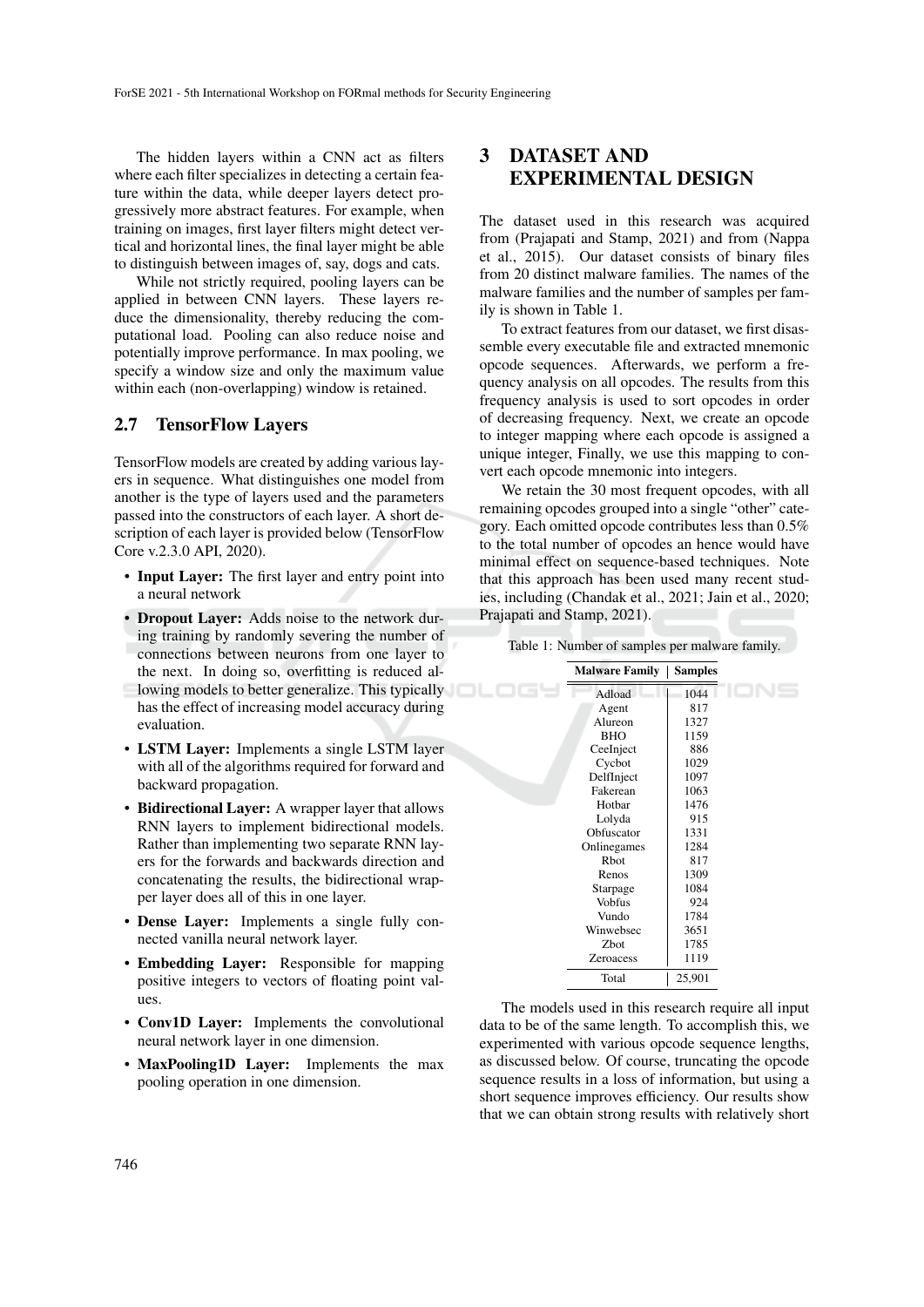opcode sequences.

## 3.1 Hardware and Software

The models used in this research were run on a PC desktop. The specifications of this machine is shown in Table 2. In addition, the software, operating system, and Python packages used are specified in Table 3.

Table 2: Relevant hardware specifications.

| <b>Hardware</b> | <b>Feature</b>                                                    | <b>Details</b>                                                    |
|-----------------|-------------------------------------------------------------------|-------------------------------------------------------------------|
| CPU             | Brand and Model<br><b>Base Clock Speed</b><br># Core<br># Threads | Intel i7-8700<br>$3.2$ GHz<br>6<br>12                             |
| GPU             | Chipset<br>Video Memory<br>Memory Speed<br>Cuda Cores             | NVIDIA GeForce GTX 1070 Ti<br>8GB GDDR5<br>1683 MHz<br>2432       |
| DRAM            | <b>Brand and Model</b><br>Amount<br>Speed                         | G. Skill TridentZ RGB Series<br>$2 \times 8$ GB = 16GB<br>3200MHz |
| Motherboard     | <b>Brand and Model</b>                                            | <b>MSI Z370 SLI Plus LGA 1151</b>                                 |

Table 3: Relevant software, operating system, and Python packages.

| <b>Software</b>      | Version            |
|----------------------|--------------------|
| OS                   | Windows 10 Pro     |
| Python               | 3.8.3              |
| Jupyter Notebook     | 6.1.4              |
| Numpy                | 1.18.5             |
| Scikit Learn         | 0.23.2             |
| Tensorflow-GPU       | 2.3.1              |
| CUDA Toolkit         | 10.1               |
| <b>CHDNN SDK</b>     | 7.6                |
| NVidia GPU Drivers   | 431.36             |
| Oracle VM VirtualBox | 6.0.10             |
| VM OS                | Ubuntu 18.04.5 LTS |

### 3.2 Model Parameters

Deep learning models generally have many parameters that require tuning. For each of our models, we performed a grid search over reasonable values for a wide range of parameters—all combinations of the values tested are listed in Table 4. All models were trained and evaluated on the same dataset. For every model evaluated, the accuracy was determined and the parameters for the model with highest accuracy were generally selected. In a few cases where accuracy differences were deemed insignificant, we selected parameters so that training times were reduced. In Table 5, we list the specific values of the parameters that were selected. These parameter were used for

all subsequent experiments considered in this paper.

Table 4: Parameters tested.

| Parameter                       | <b>Values Tested</b>            |
|---------------------------------|---------------------------------|
| Opcode Lengths                  | [2000, 4000, 6000, 8000, 10000] |
| <b>LSTM Units</b>               | [16, 32, 64, 128, 256]          |
| <b>Embedding Vector Lengths</b> | [16, 32, 64, 128, 256]          |
| Dropout Amount                  | [0.1, 0.2, 0.3, 0.4]            |

| Parameter                                | Value |
|------------------------------------------|-------|
| <b>Batch Size</b>                        | 32    |
| Maximum Number of Epochs                 | 100   |
| Percentage of Data to be Used in Testing | 15%   |
| Number of Unique Opcodes Used            | 30    |
| Opcode Sequence Length                   | 2000  |
| <b>Dropout Amount</b>                    | 30%   |
| Number of LSTM Units                     | 16    |
| Embedding Vector Length                  | 128   |
| <b>CNN Kernal Size</b>                   | 3     |
| Number of CNN Filters                    | 128   |
| Max Pooling Size                         | 2     |

# 3.3 Training and Testing

The dataset was sorted in ascending order based on the number of training samples per family. The dataset was then partitioned into four groups of five families each, where the first group consisted of families with the most malware samples, while the last group consisted of families with the least samples. The models were trained on the first group of 5 families, then the second group of 10 (i.e., the first and second groups of 5), then the third group of 15, and finally on all families together. With each additional group, the difficulty of classifying malware by family increased—not only due to the inherent difficulty of having more classes, but also due to more limited training data for some of the families. Table 6 lists the families that constitute each group, while Table 7 gives the number of training and testing samples for each group considered.

The initial values of the weights of the LSTM are randomly selected and the embedding and dense layers are randomly initialized each time the models are trained. As a result of this random initialization, the model will likely differ, and hence the accuracy will also likely vary each time a model is trained. Therefore, we train each model type on each grouping of malware families five times. At the start of every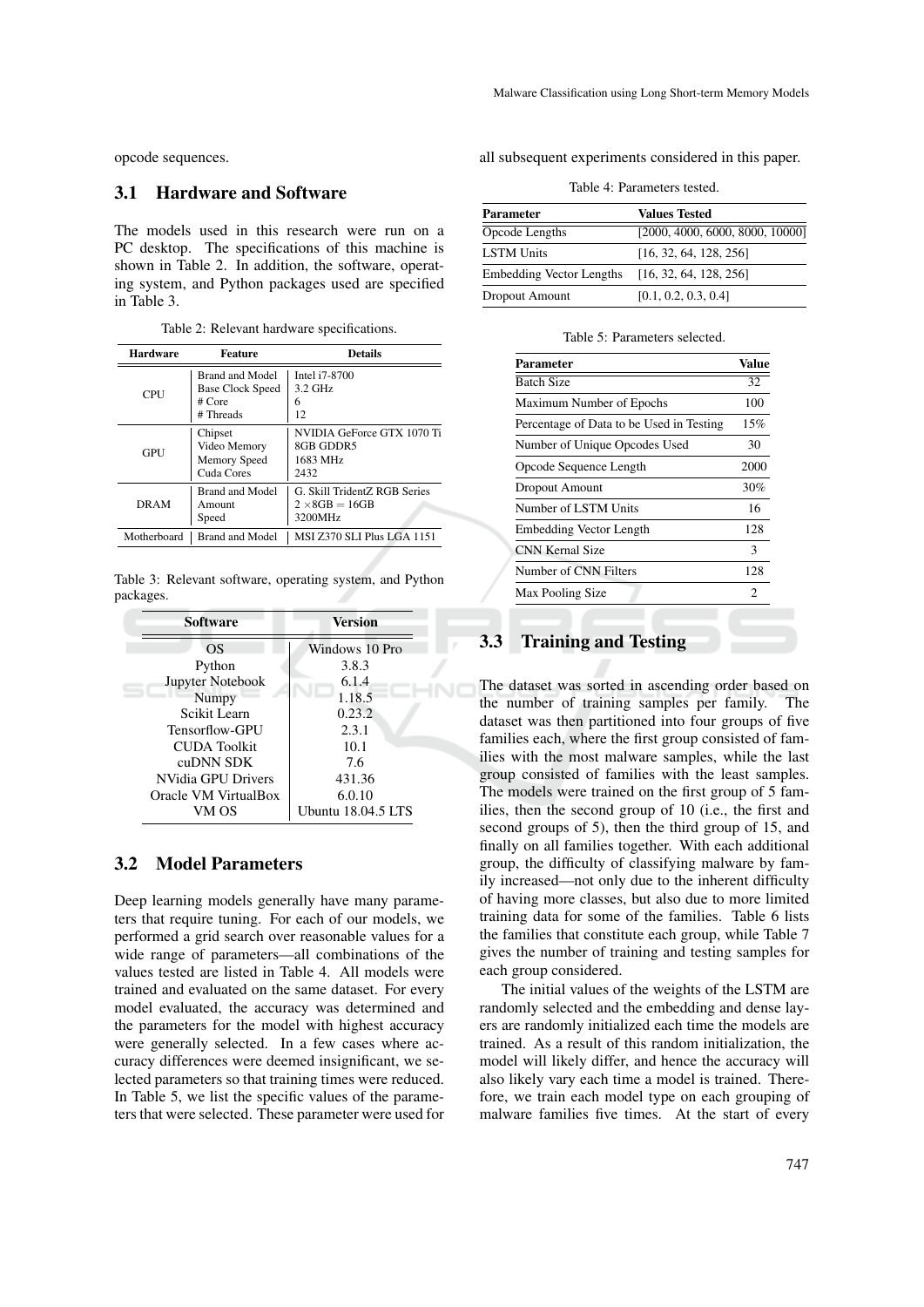Table 6: Groupings of families.

| Group | <b>Malware Families</b> |
|-------|-------------------------|
|       | Hotbar                  |
|       | Renos                   |
| 1     | Vundo                   |
|       | Winwebsec               |
|       | Zbot                    |
|       | Alureon                 |
|       | <b>Bho</b>              |
| 2     | Obfuscator              |
|       | Onlinegames             |
|       | Zeroaccess              |
|       | Adload                  |
|       | Cycbot                  |
| 3     | Delfinject              |
|       | Fakerean                |
|       | Startpage               |
|       | Agent                   |
|       | Ceeinject               |
| 4     | Lolyda                  |
|       | Rbot                    |
|       | Vobfus                  |

Table 7: Number of samples for training and testing.

|               |                 | <b>Samples</b>  |                |
|---------------|-----------------|-----------------|----------------|
| <b>Groups</b> | <b>Families</b> | <b>Training</b> | <b>Testing</b> |
|               | 5               | 8480            | 1472           |
| 1,2           | 10              | 13,760          | 2400           |
| 1,2,3         | 15              | 18,272          | 3200           |
| 1,2,3,4       | 20              | 21,984          | 3872           |

training run, the dataset is shuffled before being split into training and testing sets. The average of these five cases is used to compare the different model types.

# 4 EXPERIMENTS AND RESULTS

In this section, we give experimental results for each of the four model types tested. We conclude this section with a comparison of the different models.

## 4.1 Using MLP Only

The structural layout of our first model using only MLPs is given in Figure 3. Note that in this model, no LSTMs were used. The MLP layers are represented by dense layers. The first dense layer learns the features of each input while the second dense layer is the classifier. The experimental results for this model appear in Table 8. For five families, this model performs reasonably well with average accuracy of 83.56%. However, the accuracy drops significantly when more families are added.

| $ -$<br>.<br>ιd<br>. .<br>w |  |
|-----------------------------|--|
|-----------------------------|--|

Figure 3: Structure of model using MLP only.

Table 8: Results for the MLP model.

| <b>Number of Unique</b><br><b>Families to Classify</b> | <b>Accuracy Per</b><br>Experiment $(\% )$ | <b>Average</b><br>Accuracy $(\% )$ |
|--------------------------------------------------------|-------------------------------------------|------------------------------------|
|                                                        | 81.95                                     |                                    |
|                                                        | 84.08                                     |                                    |
| 5                                                      | 82.41                                     | 83.56                              |
|                                                        | 85.14                                     |                                    |
|                                                        | 84.21                                     |                                    |
|                                                        | 56.31                                     |                                    |
|                                                        | 56.81                                     |                                    |
| 10                                                     | 59.40                                     | 57.50                              |
|                                                        | 61.50                                     |                                    |
|                                                        | 53.48                                     |                                    |
|                                                        | 49.27                                     |                                    |
|                                                        | 53.18                                     |                                    |
| 15                                                     | 54.82                                     | 51.22                              |
|                                                        | 54.54                                     |                                    |
|                                                        | 44.31                                     |                                    |
|                                                        | 53.83                                     |                                    |
|                                                        | 45.68                                     |                                    |
| 20                                                     | 52.92                                     | 50.48                              |
|                                                        | 46.87                                     |                                    |
|                                                        | 53.08                                     |                                    |

## 4.2 LSTM without Embedding

The structural layout of our basic LSTM model given in Figure 4. Note that the model consists of four types layers, namely, an input layer, dropout layers, an LSTM layer, and a dense layer. The experimental results for this model appear in Table 9. This model struggles with classifying just five families, with an average accuracy of 55.73%. The accuracy drops as more families are classified. Clearly, a more sophisticated model is required.

|  | ີ<br>ver.<br>-<br>La | ۰<br>المراجع فالقرابة<br>ediction l<br>-- |
|--|----------------------|-------------------------------------------|
|--|----------------------|-------------------------------------------|

Figure 4: Structure of LSTM model without embedding.

#### 4.3 LSTM with Embedding

In this model, we add an embedding layer to our basic LSTM, as illustrated in Figure 5. Note that the embedding layer is between the input and LSTM layer. The experimental results for this model are in Table 10. We see a significant improvement in the accuracy, with an average result of 74.66% with 5 families, but the accuracy drops dramatically when 10 or more families are considered.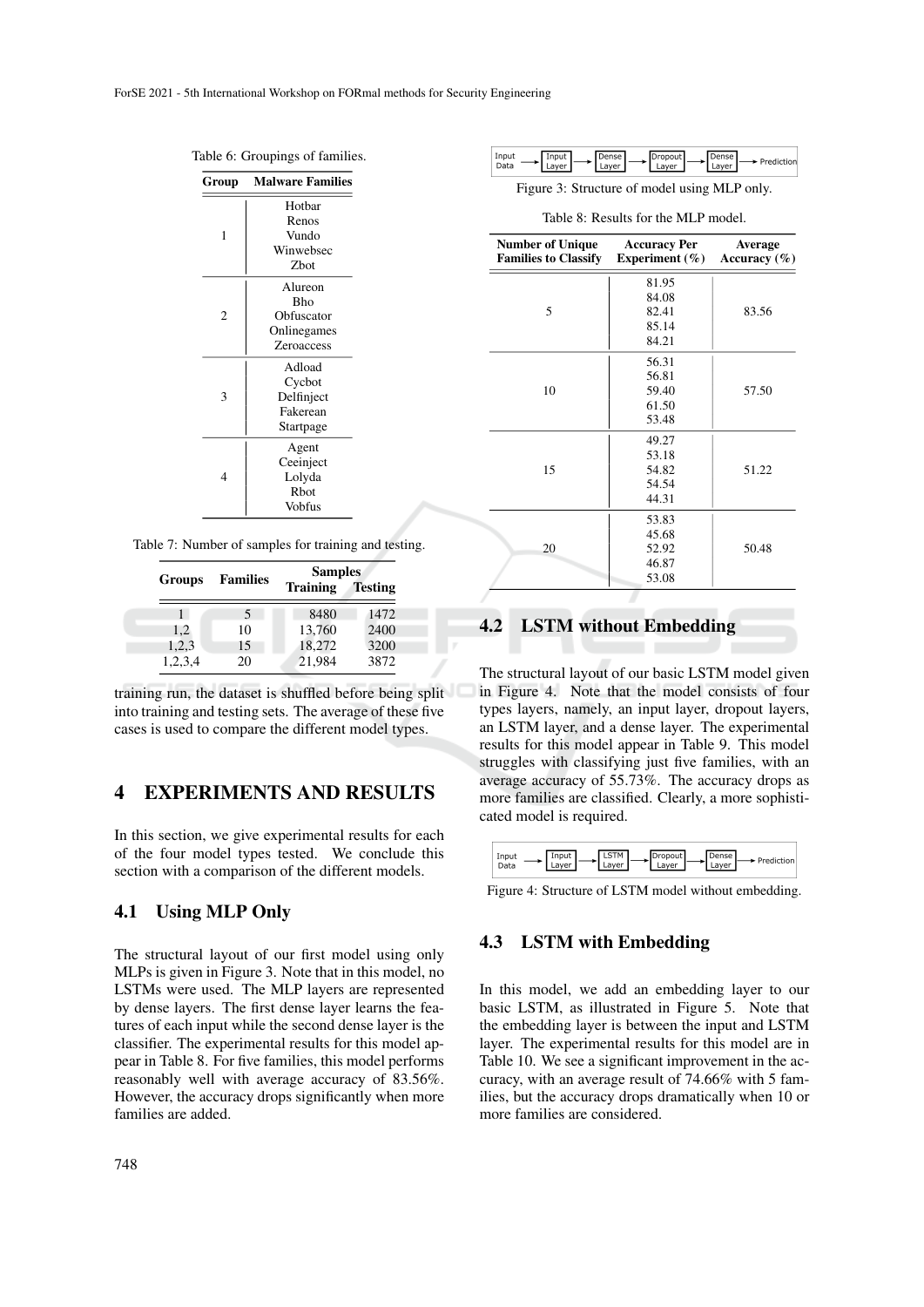| <b>Number of Unique</b><br><b>Families to Classify</b> | <b>Accuracy Per</b><br>Experiment $(\% )$ | Average<br>Accuracy $(\% )$ |
|--------------------------------------------------------|-------------------------------------------|-----------------------------|
|                                                        | 63.91                                     |                             |
|                                                        | 48.44                                     |                             |
| 5                                                      | 63.65                                     | 55.73                       |
|                                                        | 42.94                                     |                             |
|                                                        | 60.73                                     |                             |
|                                                        | 40.50                                     |                             |
|                                                        | 36.96                                     |                             |
| 10                                                     | 41.46                                     | 39.28                       |
|                                                        | 43.75                                     |                             |
|                                                        | 33.71                                     |                             |
|                                                        | 32.65                                     |                             |
|                                                        | 35.56                                     |                             |
| 15                                                     | 32.34                                     | 34.47                       |
|                                                        | 35.06                                     |                             |
|                                                        | 36.46                                     |                             |
|                                                        | 34.25                                     |                             |
|                                                        | 27.74                                     |                             |
| 20                                                     | 30.42                                     | 30.55                       |
|                                                        | 30.45                                     |                             |
|                                                        | 29.88                                     |                             |

Table 9: Results for LSTM without embedding.



Figure 5: Structure of LSTM with embedding.

## 4.4 BiLSTM with Embedding

The structural layout of our first biLSTM model is shown in Figure 6. The only difference from our previous model is that the uni-directional LSTM layer has been replaced with a biLSTM layer. The experimental results for this model are given in Table 10. From the results, we can see that a biLSTM is far more powerful than an LSTM in this context, as the accuracy has improved significantly. In fact, the accuracy when classifying 20 families with this biLSTM model is nearly as good as the 5-family accuracy for the previous model.

#### 4.5 BiLSTM with Embedding and CNN

The structure of this model appears in Figure 7. Note that this model includes all of the layers as the previous model with the addition of a one-dimension convolutional layer and a max pooling layer.

| <b>Number of Unique</b><br><b>Families to Classify</b> | <b>Accuracy Per</b><br>Experiment $(\% )$ | <b>Average</b><br>Accuracy $(\% )$ |
|--------------------------------------------------------|-------------------------------------------|------------------------------------|
|                                                        | 76.09                                     |                                    |
|                                                        | 73.64                                     |                                    |
| 5                                                      | 73.17                                     | 74.66                              |
|                                                        | 76.90                                     |                                    |
|                                                        | 73.51                                     |                                    |
| 10                                                     | 54.46                                     |                                    |
|                                                        | 56.96                                     |                                    |
|                                                        | 55.67                                     | 54.89                              |
|                                                        | 54.71                                     |                                    |
|                                                        | 52.90                                     |                                    |
| 15                                                     | 54.28                                     |                                    |
|                                                        | 51.97                                     |                                    |
|                                                        | 50.28                                     | 53.36                              |
|                                                        | 53.22                                     |                                    |
|                                                        | 57.03                                     |                                    |
|                                                        | 51.11                                     |                                    |

Table 10: Results for LSTM with embedding.

Malware Classification using Long Short-term Memory Models



52.12 51.60 45.82 47.65

49.66

20

Figure 6: Structure of biLSTM with embedding.

The experimental results for this case are given in Table 12. The addition of these CNN layers improves accuracy, and the improvement is most significant as more families are considered—even for 20 families, we obtained a very respectable 81.06% average accuracy.



Figure 7: Structure of biLSTM, embedding, and CNN model.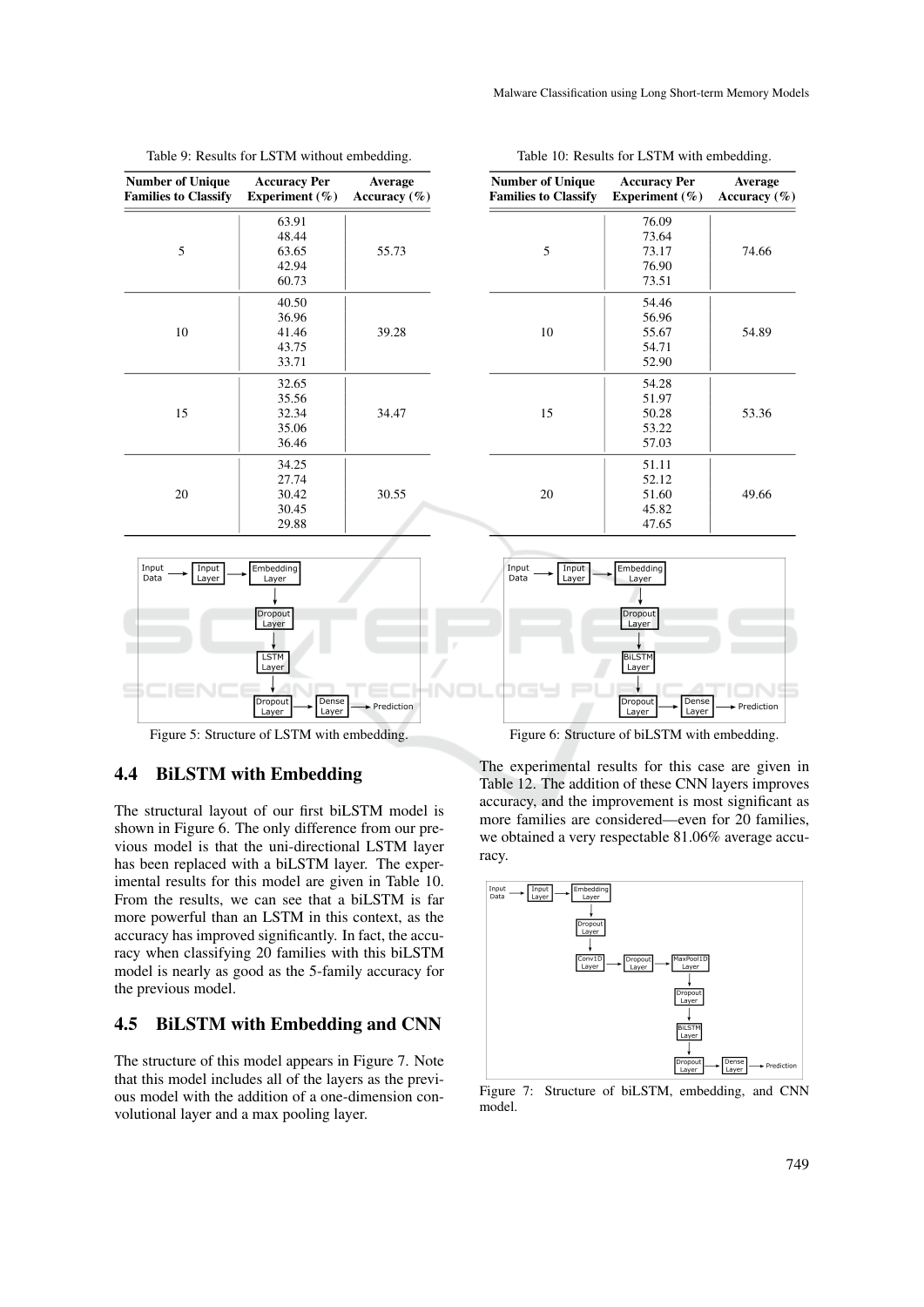| <b>Number of Unique</b><br><b>Families to Classify</b> | <b>Accuracy Per</b><br>Experiment $(\% )$ | Average<br>Accuracy $(\% )$ |
|--------------------------------------------------------|-------------------------------------------|-----------------------------|
| 5                                                      | 89.47                                     |                             |
|                                                        | 90.83                                     |                             |
|                                                        | 89.95                                     | 89.66                       |
|                                                        | 85.94                                     |                             |
|                                                        | 92.12                                     |                             |
| 10                                                     | 79.58                                     |                             |
|                                                        | 79.54                                     |                             |
|                                                        | 78.13                                     | 79.30                       |
|                                                        | 78.79                                     |                             |
|                                                        | 80.46                                     |                             |
| 15                                                     | 76.13                                     |                             |
|                                                        | 76.13                                     |                             |
|                                                        | 76.66                                     | 75.50                       |
|                                                        | 76.28                                     |                             |
|                                                        | 72.31                                     |                             |
| 20                                                     | 73.71                                     |                             |
|                                                        | 74.74                                     |                             |
|                                                        | 69.53                                     | 73.36                       |
|                                                        | 74.10                                     |                             |
|                                                        | 74.72                                     |                             |

Table 11: Results for biLSTM with embedding.

Table 12: Results for biLSTM, embedding, and CNN model.

| <b>Number of Unique</b><br><b>Families to Classify</b> | <b>Accuracy Per</b><br>Experiment $(\% )$ | <b>Average</b><br>Accuracy $(\% )$ |
|--------------------------------------------------------|-------------------------------------------|------------------------------------|
|                                                        | 93.00                                     |                                    |
|                                                        | 96.33                                     |                                    |
| 5                                                      | 92.73                                     | 94.32                              |
|                                                        | 94.70                                     |                                    |
|                                                        | 94.32                                     |                                    |
| 10                                                     | 90.42                                     |                                    |
|                                                        | 90.29                                     |                                    |
|                                                        | 81.29                                     | 87.38                              |
|                                                        | 89.58                                     |                                    |
|                                                        | 85.29                                     |                                    |
| 15                                                     | 87.69                                     |                                    |
|                                                        | 87.56                                     |                                    |
|                                                        | 82.59                                     | 86.91                              |
|                                                        | 87.31                                     |                                    |
|                                                        | 89.41                                     |                                    |
| 20                                                     | 83.29                                     |                                    |
|                                                        | 76.34                                     |                                    |
|                                                        | 80.60                                     | 81.06                              |
|                                                        | 82.18                                     |                                    |
|                                                        | 82.88                                     |                                    |

### 4.6 Comparison of Results

A bar graph of the average accuracies for each model is shown in Figure 8. As noted above, the basic LSTM model performs poorly, with each addition to the model improving our results.

The addition of an embedding layer dramatically



Figure 8: Comparison of the average evaluation accuracy.

increases the accuracy. This is not surprising, given that previous work has shown that embedding layers can greatly improve the accuracy of machine learning models applied to opcode sequences (Chandak et al., 2021).

BiLSTMs and word embedding are often used together in NLP applications. However , their use in malware research appears to be very uncommon to this point in time. Our models indicate that there is much to be gained by considering both the forward and backward opcode sequence.

Finally, the addition of a one-dimensional CNN layer to the biLSTM and embedding layers gives the best performance among the four models studied in this research. Compared to the model without a CNN layer, the addition of this layer seems to have greater impact to performance when classifying more than 5 families. A possible explanation for why this model performs so well is that in addition to the benefits that come from having an embedding and biLSTM layers, a CNN layer helps the model by providing a different perspective on the opcode sequences. Specifically, CNNs focus the model on local structure whereas the biLSTM is focused on overall characteristics. The interplay between these aspects—local and global—has the potential to provide the best of both, which we have married together into a single model. The addition of a max pooling layer serves to further highlight the crucial aspects of the local structure that the CNN highlights.

Confusion matrices for each model appear in the Appendix in Figures 10 through 13. These matrices show how often families are classified incorrectly and precisely where these misclassifications occur. For example, considering our best model results in Figure 13, we see that 4 families are badly misclassified, namely, Alureon, Obfuscator, Agent, and Rbot, with, respectively, only 36%, 31%, 25%, and 29% classified correctly. In contrast, 8 of the families are classified with 90% or greater accuracy.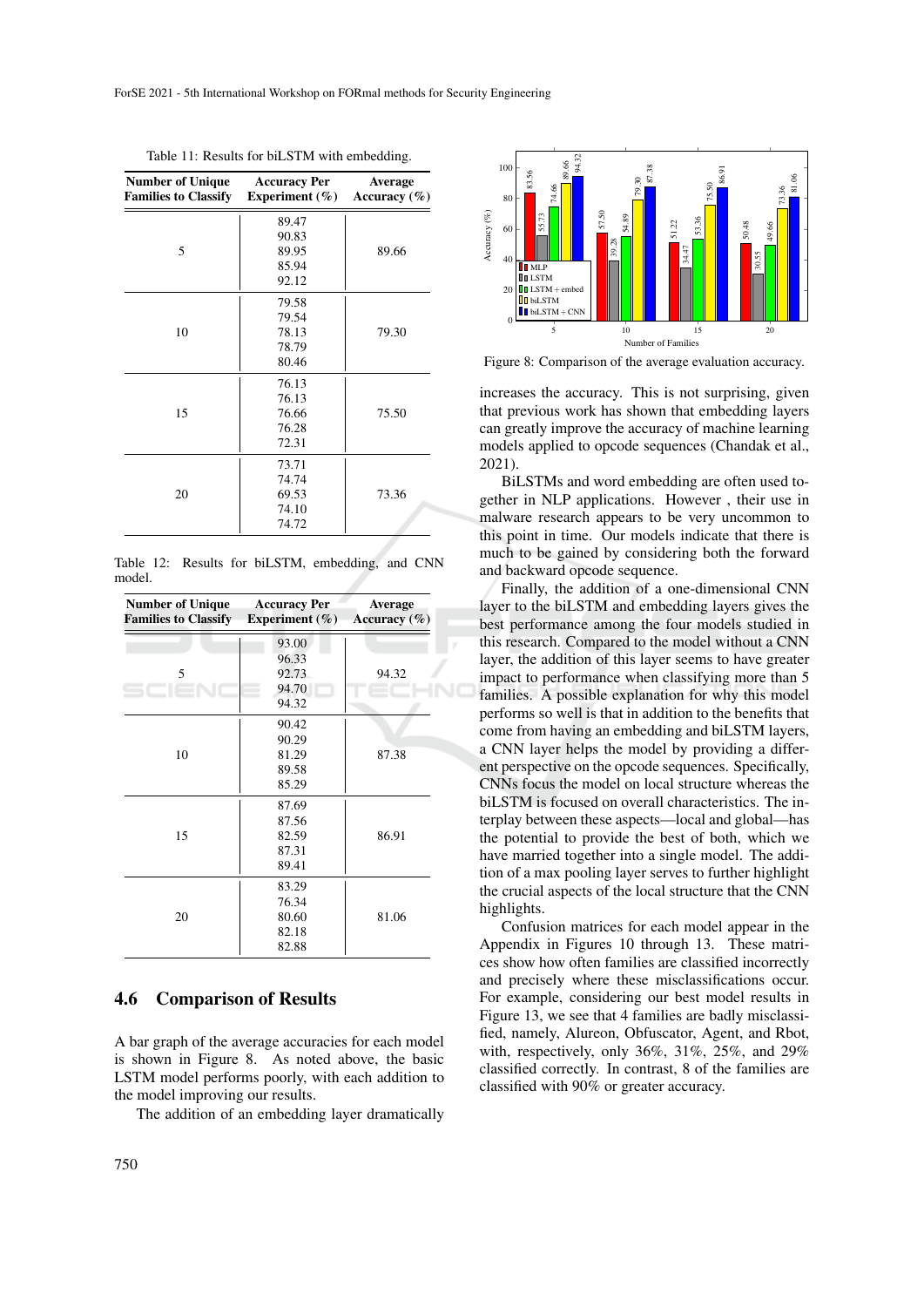# 5 CONCLUSION AND FUTURE **WORK**

In this research, we found that malware classification by by family using long-short term memory (LSTM) models is feasible. However, using just a single LSTM layer alone yields poor results. We found that by incorporating techniques from natural language processing (NLP), specifically, word embedding and bidirectional LSTMs (biLSTM), greatly improves the performance. We also discovered that that we could get obtain even better performance by including a convolutional neural network (CNN) layer in our model. Our best model was able to classify samples from 20 different malware families with an average accuracy in excess of 81%. We conjecture that the interplay between the long-term memory of the biLSTM and the local structure found by the CNN are the key to obtaining this strong performance.

For future work, more can be done into investigating why applying NLP techniques are so effective in classifying malware. The addition of an embedding layer, greatly improved our model's overall accuracy. Other techniques can be considered. For example, we might apply principle component analysis (PCA) to reduce the dimensionality of the weights obtained from the embedding layer. Additionally, experiments involving different word embedding algorithms (e.g., GloVe) would be worthwhile. Finally, further research into the possible benefits of combining LSTMs and CNNs in this problem domain would be of great interest.

## REFERENCES

- Athiwaratkun, B. and Stokes, J. W. (2017). Malware classification with LSTM and GRU language models and a character-level cnn. In *2017 IEEE International Conference on Acoustics, Speech and Signal Processing*, ICASSP, pages 2482–2486.
- Britz, D. (2015). Recurrent neural networks tutorial,<br>introduction. https://www.kdnuggets.com/2015/10/ https://www.kdnuggets.com/2015/10/ recurrent-neural-networks-tutorial.html.
- Chandak, A., Lee, W., and Stamp, M. (2021). A comparison of word2vec, hmm2vec, and pca2vec for malware classification. In Stamp, M., Alazab, M., and Shalaginov, A., editors, *Malware Analysis using Artificial Intelligence and Deep Learning*. Springer.
- Cheng, J., Dong, L., and Lapata, M. (2016). Long shortterm memory-networks for machine reading. https: //arxiv.org/abs/1601.06733.
- Choudhary, S. and Sharma, A. (2020). Malware detection & classification using machine learning. In *2020 International Conference on Emerging Trends in Communication, Control and Computing*, ICONC3, pages  $1-4.$
- Chowdhury, N. and kashem, M. A. (2008). A comparative analysis of feed-forward neural network recurrent neural network to detect intrusion. In *2008 International Conference on Electrical and Computer Engineering*, pages 488–492.
- Cui, Z., Ke, R., Pu, Z., and Wang, Y. (2018). Deep bidirectional and unidirectional LSTM recurrent neural network for network-wide traffic speed prediction. https://arxiv.org/abs/1801.02143.
- Jain, M., Andreopoulos, W., and Stamp, M. (2020). Convolutional neural networks and extreme learning machines for malware classification. *Journal of Computer Virology and Hacking Techniques*, 16(3):229– 244.
- Lu, R. (2019). Malware detection with LSTM using opcode language. https://arxiv.org/abs/1906.04593.
- Mikolov, T., Chen, K., Corrado, G., and Dean, J. (2013). Efficient estimation of word representations in vector space. https://arxiv.org/abs/1301.3781.
- Mikolov, T., Kombrink, S., Burget, L., Černockỳ, J., and Khudanpur, S. (2011). Extensions of recurrent neural network language model. In *2011 IEEE International Conference on Acoustics, Speech and Signal Processing*, ICASSP, pages 5528–5531.
- Mishra, P., Khurana, K., Gupta, S., and Sharma, M. K. (2019). Vmanalyzer: Malware semantic analysis using integrated CNN and bi-directional LSTM for detecting VM-level attacks in cloud. In *2019 Twelfth International Conference on Contemporary Computing*, IC3, pages 1–6.
- Mujumdar, A., Masiwal, G., and Meshram, D. B. (2013). Analysis of signature-based and behavior-based antimalware approaches. *International Journal of Advanced Research in Computer Engineering and Technology*, 2(6).
- Nappa, A., Rafique, M. Z., and Caballero, J. (2015). The MALICIA dataset: Identification and analysis of drive-by download operations. *International Journal of Information Security*, 14(1):15–33.
- Prajapati, P. and Stamp, M. (2021). An empirical analysis of image-based learning techniques for malware classification. In Stamp, M., Alazab, M., and Shalaginov, A., editors, *Malware Analysis using Artificial Intelligence and Deep Learning*. Springer.
- Sewak, M., Sahay, S. K., and Rathore, H. (2018). Comparison of deep learning and the classical machine learning algorithm for the malware detection. In *19th IEEE/ACIS International Conference on Software Engineering, Artificial Intelligence, Networking and Parallel/Distributed Computing*, SNPD, pages 293–296.
- Stamp, M. (2017). *Introduction to Machine Learning with Applications in Information Security*. Chapman & Hall/CRC, 1st edition.
- Stamp, M. (2019). Alphabet soup of deep learning topics. https://www.cs.sjsu.edu/∼stamp/RUA/alpha.pdf.
- Tahir, R. (2018). A study on malware and malware detection techniques. *International Journal of Education and Management Engineering*, 8(2):20–30.
- Tavakoli, N. (2019). Modeling genome data using bidirectional LSTM. In *2019 IEEE 43rd Annual Computer Software and Applications Conference*, volume 2 of *COMPSAC*, pages 183–188. IEEE.